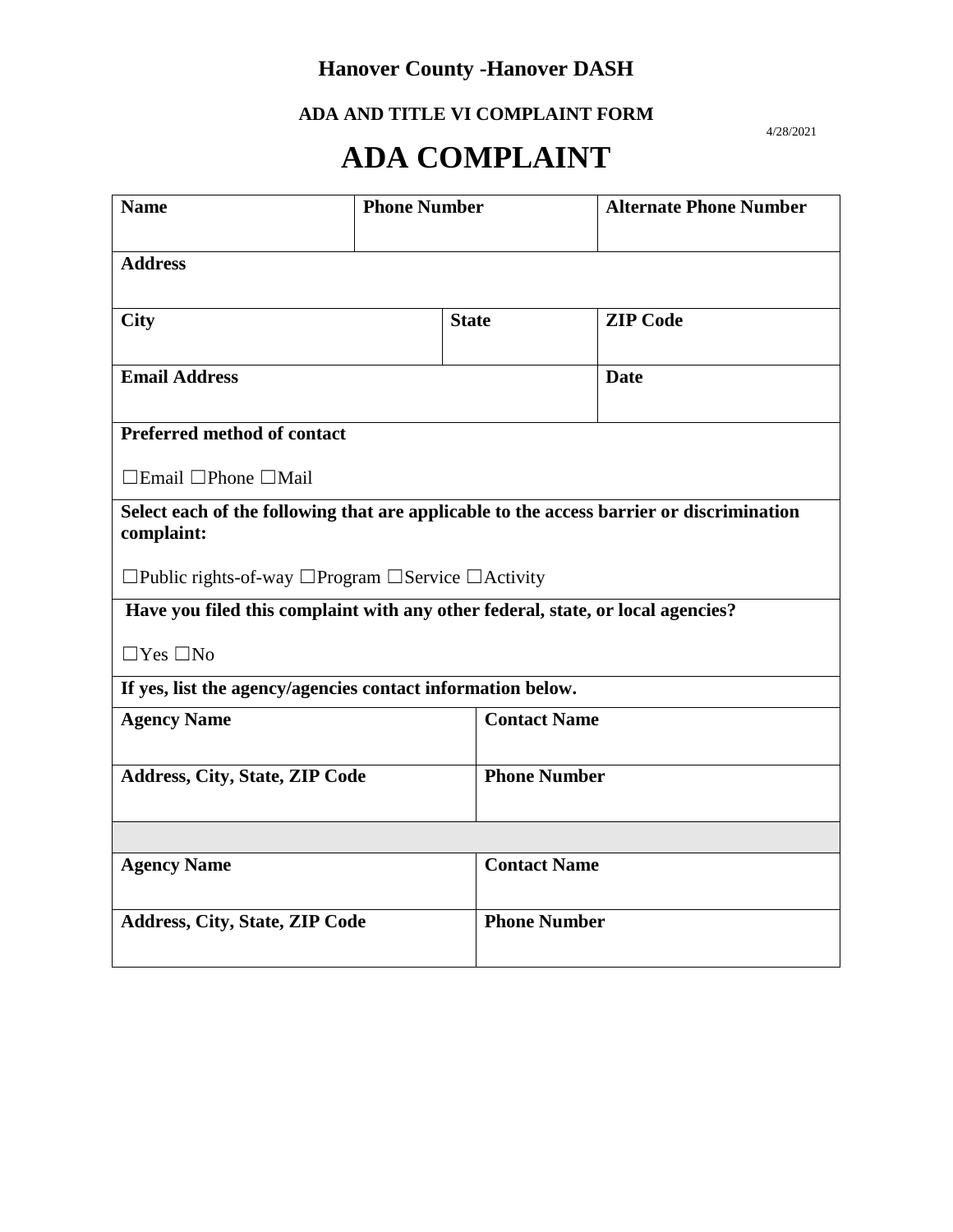|                                                                                                                                                                                               |                    | 4/28/2021   |  |  |
|-----------------------------------------------------------------------------------------------------------------------------------------------------------------------------------------------|--------------------|-------------|--|--|
| Provide a solution to the complaint.                                                                                                                                                          |                    |             |  |  |
|                                                                                                                                                                                               |                    |             |  |  |
|                                                                                                                                                                                               |                    |             |  |  |
|                                                                                                                                                                                               |                    |             |  |  |
|                                                                                                                                                                                               |                    |             |  |  |
|                                                                                                                                                                                               |                    |             |  |  |
|                                                                                                                                                                                               |                    |             |  |  |
|                                                                                                                                                                                               |                    |             |  |  |
|                                                                                                                                                                                               |                    |             |  |  |
|                                                                                                                                                                                               |                    |             |  |  |
|                                                                                                                                                                                               |                    |             |  |  |
|                                                                                                                                                                                               |                    |             |  |  |
|                                                                                                                                                                                               |                    |             |  |  |
|                                                                                                                                                                                               |                    |             |  |  |
|                                                                                                                                                                                               |                    |             |  |  |
|                                                                                                                                                                                               |                    |             |  |  |
| <b>Complainant signature</b>                                                                                                                                                                  |                    | <b>Date</b> |  |  |
|                                                                                                                                                                                               |                    |             |  |  |
|                                                                                                                                                                                               |                    |             |  |  |
| The laws enforced by this agency prohibit retaliation or intimidate against anyone because<br>they have either taken action or participated in action to secure the rights protected by these |                    |             |  |  |
| laws. If you experience retaliation or intimidation separate from the discrimination alleged in                                                                                               |                    |             |  |  |
| this complaint, or if you have questions regarding the completion of this form, please contact:                                                                                               |                    |             |  |  |
|                                                                                                                                                                                               |                    |             |  |  |
| Hanover County Community Resources Director, PO Box 470, Hanover VA 23069                                                                                                                     |                    |             |  |  |
|                                                                                                                                                                                               |                    |             |  |  |
| <b>Office Use Only</b>                                                                                                                                                                        |                    |             |  |  |
| Date received                                                                                                                                                                                 | <b>Received by</b> |             |  |  |
|                                                                                                                                                                                               |                    |             |  |  |
|                                                                                                                                                                                               |                    |             |  |  |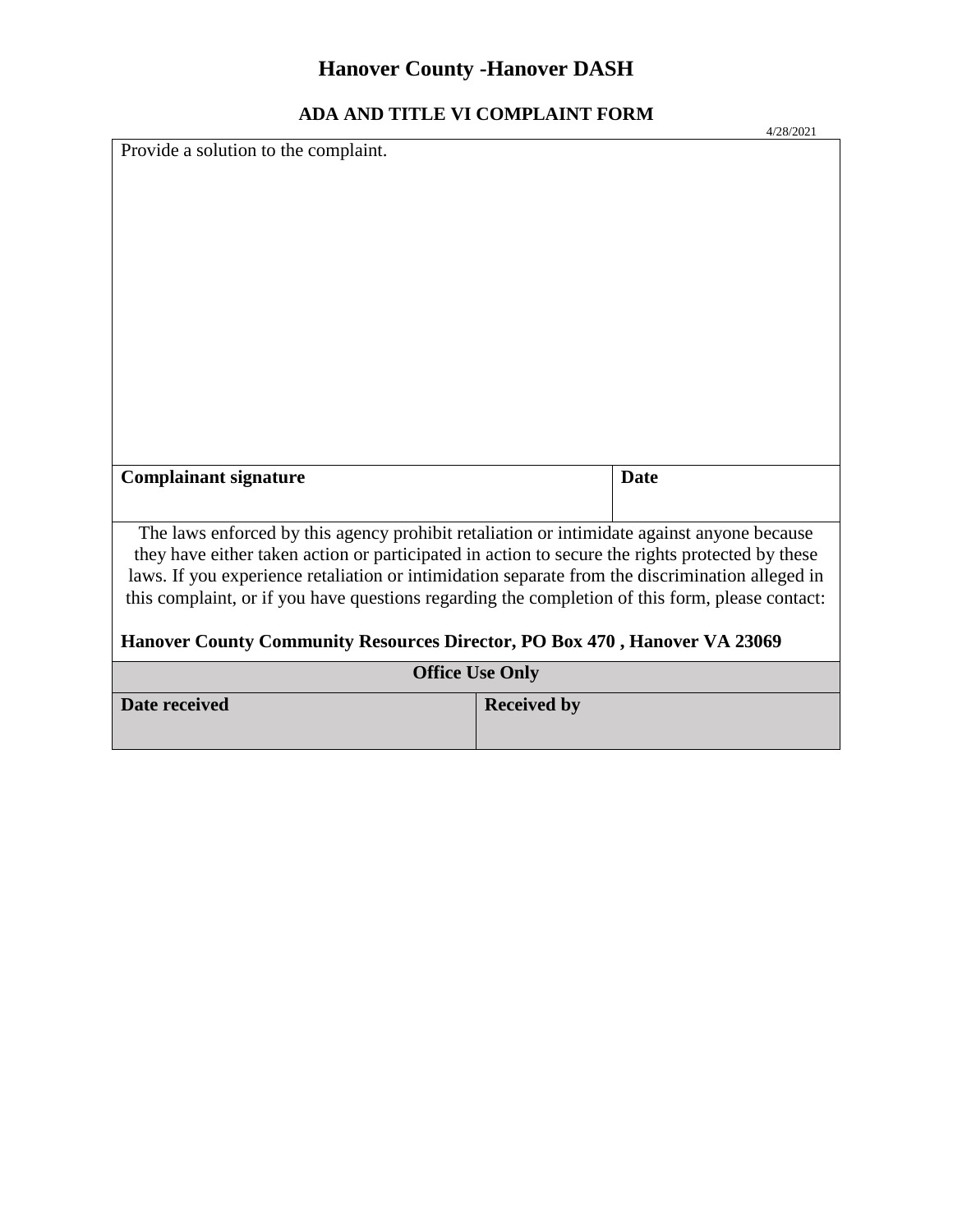**ADA AND TITLE VI COMPLAINT FORM**  4/28/2021

## **TITLE VI COMPLAINT**

| <b>Section I:</b>                                                                                                                                                                                                                                                                                                                                                          |                                  |                   |                   |    |
|----------------------------------------------------------------------------------------------------------------------------------------------------------------------------------------------------------------------------------------------------------------------------------------------------------------------------------------------------------------------------|----------------------------------|-------------------|-------------------|----|
| Name:                                                                                                                                                                                                                                                                                                                                                                      |                                  |                   |                   |    |
| Address:                                                                                                                                                                                                                                                                                                                                                                   |                                  |                   |                   |    |
| Telephone (Home):                                                                                                                                                                                                                                                                                                                                                          |                                  | Telephone (Work): |                   |    |
| <b>Electronic Mail Address:</b>                                                                                                                                                                                                                                                                                                                                            |                                  |                   |                   |    |
| <b>Accessible Format</b>                                                                                                                                                                                                                                                                                                                                                   | <b>Large Print</b>               |                   | <b>Audio Tape</b> |    |
| Requirements?                                                                                                                                                                                                                                                                                                                                                              | TDD                              |                   | Other             |    |
| <b>Section II:</b>                                                                                                                                                                                                                                                                                                                                                         |                                  |                   |                   |    |
| Are you filing this complaint on your own behalf?                                                                                                                                                                                                                                                                                                                          |                                  |                   | Yes*              | No |
| *If you answered "yes" to this question, go to Section III.                                                                                                                                                                                                                                                                                                                |                                  |                   |                   |    |
| If not, please supply the name and relationship of the person<br>for whom you are complaining:                                                                                                                                                                                                                                                                             |                                  |                   |                   |    |
| Please explain why you have filed for a third party:                                                                                                                                                                                                                                                                                                                       |                                  |                   |                   |    |
|                                                                                                                                                                                                                                                                                                                                                                            |                                  |                   |                   |    |
| Please confirm that you have obtained the permission of the                                                                                                                                                                                                                                                                                                                |                                  |                   | Yes               | No |
| aggrieved party if you are filing on behalf of a third party.                                                                                                                                                                                                                                                                                                              |                                  |                   |                   |    |
| Section III:                                                                                                                                                                                                                                                                                                                                                               |                                  |                   |                   |    |
| I believe the discrimination I experienced was based on (check all that apply):                                                                                                                                                                                                                                                                                            |                                  |                   |                   |    |
| [] Race                                                                                                                                                                                                                                                                                                                                                                    | [ ] Color<br>[ ] National Origin |                   |                   |    |
| Date of Alleged Discrimination (Month, Day, Year): __                                                                                                                                                                                                                                                                                                                      |                                  |                   |                   |    |
| Explain as clearly as possible what happened and why you believe you were discriminated<br>against. Describe all persons who were involved. Include the name and contact information of<br>the person(s) who discriminated against you (if known) as well as names and contact information<br>of any witnesses. If more space is needed, please use the back of this form. |                                  |                   |                   |    |
|                                                                                                                                                                                                                                                                                                                                                                            |                                  |                   |                   |    |
| <b>Section IV</b>                                                                                                                                                                                                                                                                                                                                                          |                                  |                   |                   |    |
| Have you previously filed a Title VI complaint with this<br>agency?                                                                                                                                                                                                                                                                                                        |                                  |                   | Yes               | No |
| <b>Section V</b>                                                                                                                                                                                                                                                                                                                                                           |                                  |                   |                   |    |
| Have you filed this complaint with any other Federal, State, or local agency, or with any Federal<br>or State court?                                                                                                                                                                                                                                                       |                                  |                   |                   |    |
| [ ] Yes<br>$[ ]$ No                                                                                                                                                                                                                                                                                                                                                        |                                  |                   |                   |    |